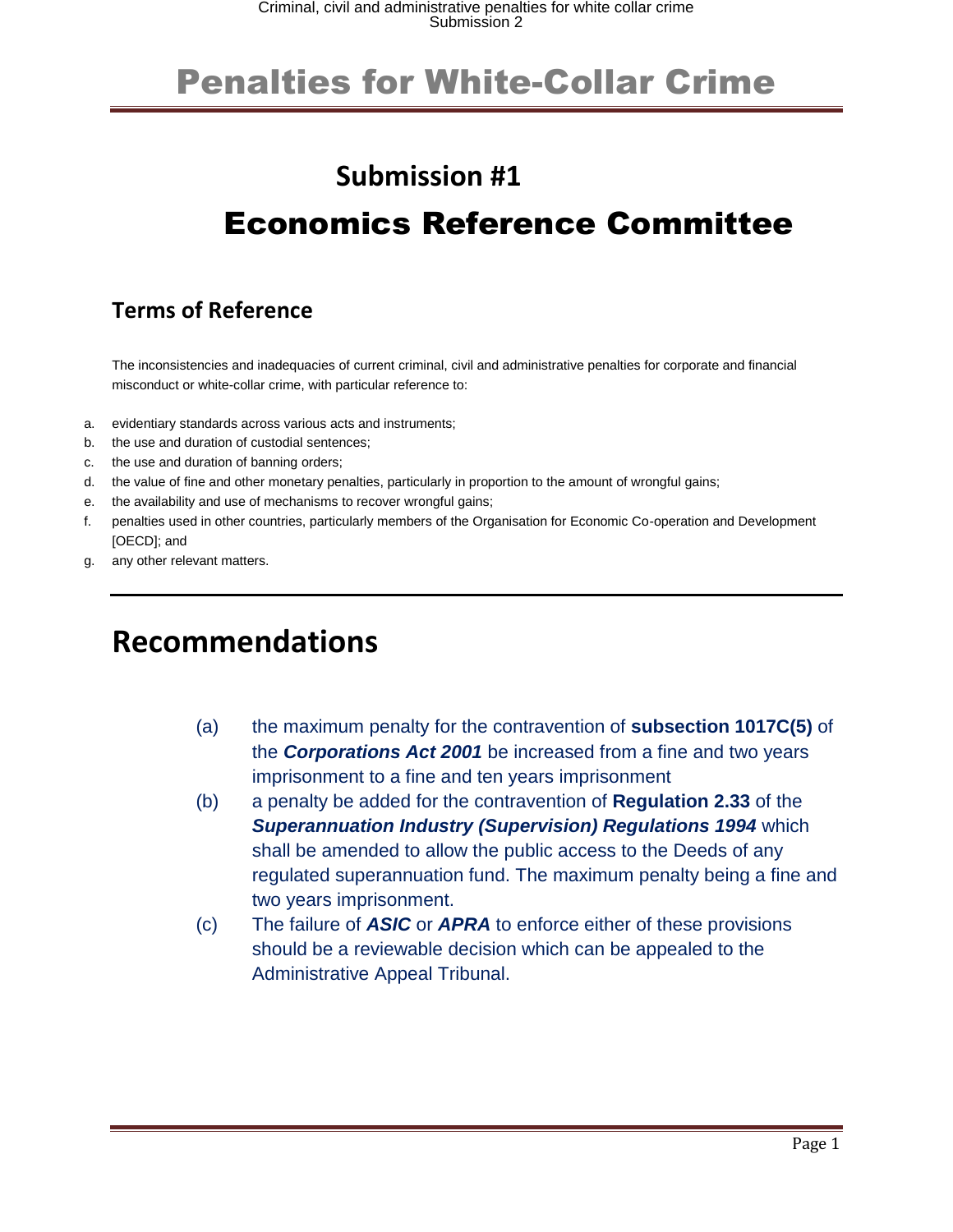# **Introduction**

White-collar crime has been defined as: "*financially motivated nonviolent crime committed by business and government professions*".

Note that white-collar crime is not restricted to the private sector.

Within criminology, the expression was first defined by sociologist Edwin Sutherland in 1939 as "*a crime committed by a person of respectability and high social status in the course of his occupation*".

The types of white-collar crime are infinite in variety, however common features are that white collarcriminals will often target those who do not have ready access to the law and will uses deception to conceal their crimes.

Where ever there are large sums of money it can be guaranteed that white-collar criminals will not be far way.

Some types of white-collar crime can be described as "*victimless*" for example "*insider trading*" on the share market where the "*insider*" has an unfair advantage over other traders because of "*inside knowledge*". However the use of this inside knowledge does not lead to the financial ruination of the other traders who do not have this insider knowledge.

Other types of white-collar crime can leave its victims financial destitute since they have lost their life savings and in some cases even their own homes.

White-collar crime can be committed by "*a person of respectability and high social status*", with the best known example being the Bernard Madoff "*ponzi scheme*" fraud.

White-collar crime can be committed by a person in a position of power, with a well known example being the **Robert Maxwell Pensions Fund Fraud** in the UK in the early 1990s where Robert Maxwell "*misappropriated*" £454 million from the pension funds of the employees of the Mirror Newspaper Group which he controlled.

Many times of white-collar crime involve complex transactions and financial deception that means the crimes are often difficult to detect and difficult to successfully prosecute.

Often the financial assets will have been sent to overseas jurisdiction beyond the reach of Australian courts and authorities.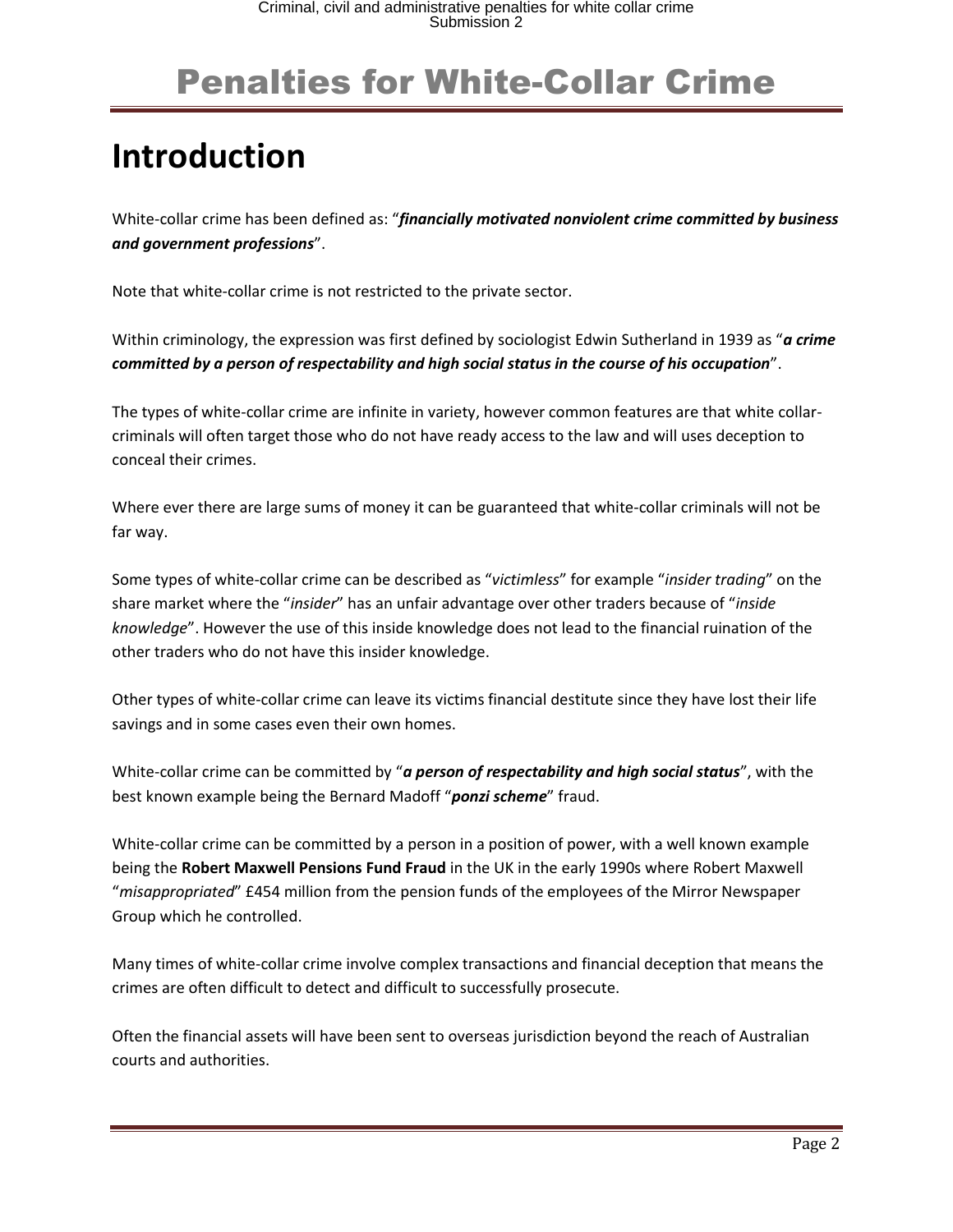The Courts have long recognised that there needs to be strong deterrent effect in the sentencing of white-collar crimes to discourage others from committing similar difficult to detect crimes.

White-collar crime associated with superannuation funds can be difficult for the members to detect since the Government does not provide any education to fund members as to their legal rights and the obligations of trustees. Dishonest trustees can use "*glossy reports*" and "*Member Handbooks*" to deceive members as to their lawful benefits.

Many funds have long histories and the consolidation of funds provides the perfect opportunity for white-collar criminals to cover-up their crimes.

The very nature of a superannuation fund makes it an ideal target for white-collar criminals since the retirement savings and entitlements of thousand of fund members are placed in the hands of a very small number of trustees or directors of a corporate trustee.

In some cases the purported trustee may not have even been lawfully appointed to the office of trustee.

#### **White-Collar Crime in the Superannuation Industry**

Since superannuation was made compulsory for working Australian by the Keating Government in 1992, the amount of funds under the control of the trustees of superannuation funds has grown dramatically and today over **\$1.2 trillion** is under the control of the trustees of "*Regulated*" superannuation funds.

Australia does not have a universal superannuation scheme such as that provide by Singapore's Central Provident Fund.

Australia has a scheme where many different types of funds have come under the umbrella of a compulsory superannuation system.

The diversity of the different types of funds provides plenty of opportunity for white-collar criminals.

The benefits provided by one fund might be very different to those provided by another fund. For example one fund may provide benefits in the form of a pension which is payable immediately on retirement or retrenchment (for example the Parliamentary Fund that provided an immediate pension to the former Treasurer, the Hon Joe Hockey MP at the age of 50) whilst another may only provide a lump sum benefit payable at a prescribed early retirement age.

Where a fund pays high benefits, the employer will generally offer lower salaries compared to another employer who offers only basic superannuation benefits, given the higher employer contributions required to fund the higher benefits.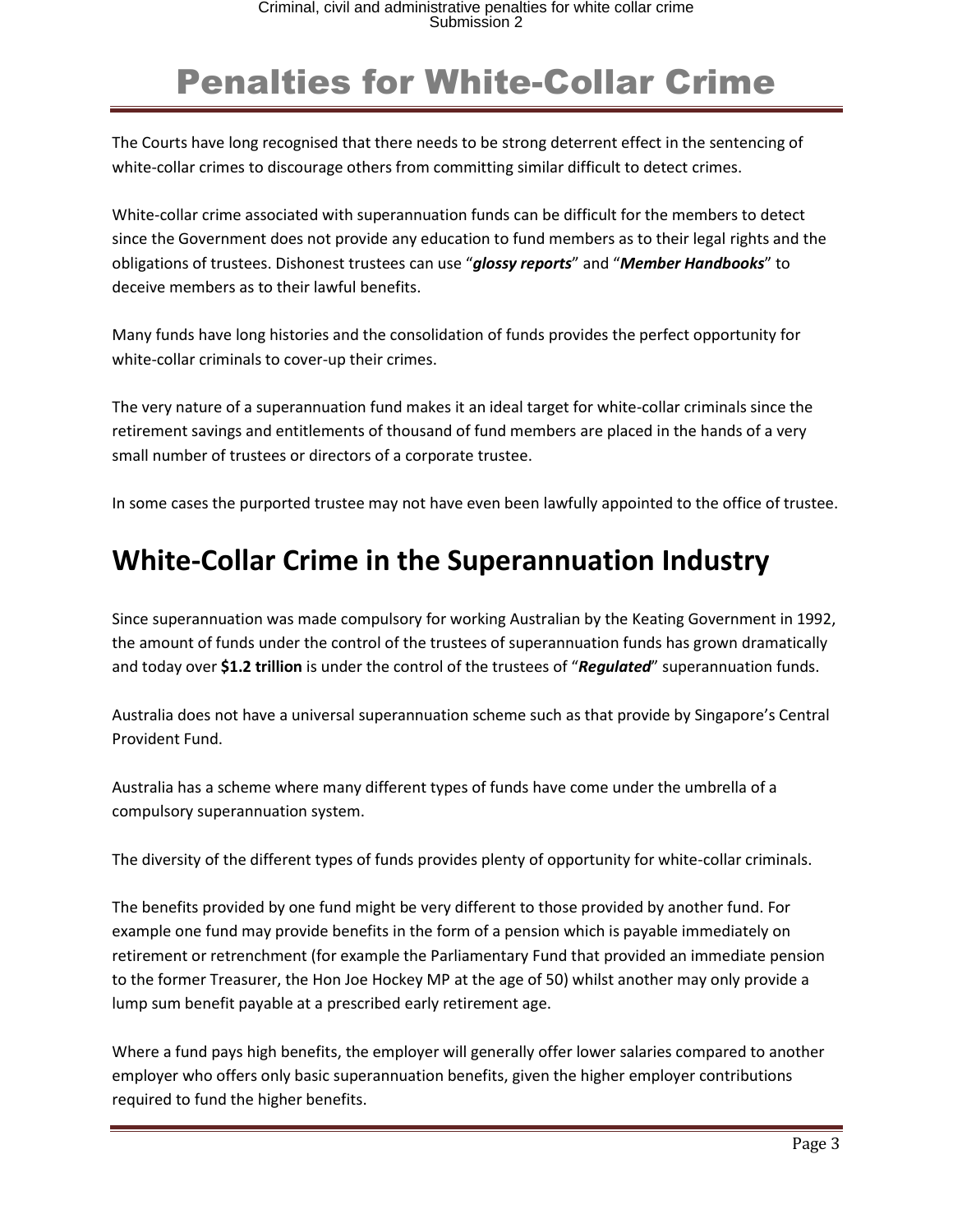This makes it difficult for members to compare entitlements with other funds while making it easier for white-collar criminals to misrepresent the actual entitlements to members.

The trustees of superannuation funds have direct control over very large sums of "*other people's money*", that can run from the hundreds of millions to the tens of billions.

There are currently many "*loop-holes*" in the laws and regulation of superannuation funds which whitecollar criminals can easily exploit.

For example it is relatively easy for an accountant of a superannuation fund to send a large sum of money from the fund to an off-shore account which he or an associate controls.

Even if caught the account may only spend a few years in prison and then retire in luxury on the proceeds which have been unable to be recovered by Australian Authorities.

An example is the case of the **Trio Capital Superannuation Fraud** where thousands lost their life savings when around \$176 million was transferred to overseas accounts never to be recovered.

For more details of this superannuation fund fraud refer to: http://www.treasury.gov.au/~/media/Treasury/Publications%20and%20Media/Publications/2013/Trio%2 0Capital%20fraud%20review/Downloads/PDF/Trio\_Capital\_Fraud\_Review.ashx

Yet the Shawn Richard, the co-master mind of the fraud was out of prison after two and a half years and there is no doubt he was able to access some of the funds that had been transferred to overseas accounts, with the other co-master mind, Jack Flader, who never faced the court.

By contrast Bernard Madoff, the mastermind of a major fraud in the United States that did not involve superannuation funds in a compulsory system, is now serving several life sentences (150 years) and will die in prison.

The victims of Bernard Madoff were gullible wealth people and not poor widows, whose late husband's had been forced by the Government to invest with Mr Madoff.

Clearly penalties for white-collar crimes are woefully inadequate in Australia compared to other jurisdictions.

#### **The Deed Substitution Fraud**

Most superannuation fund in Australia have been established as private trusts, although some schemes for politicians and public servants were established as statutory schemes.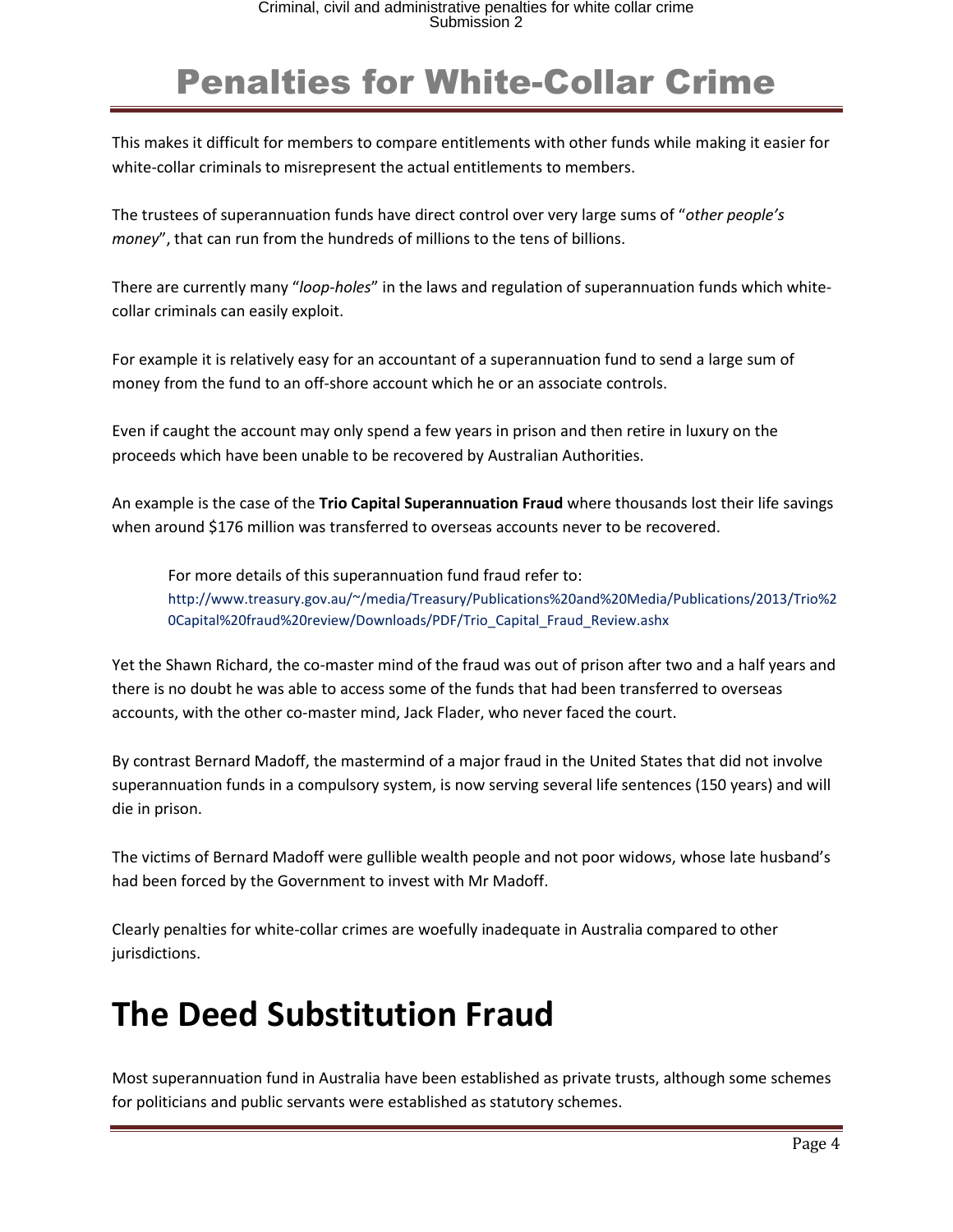Even though some funds were established a century ago in the context of the development of the law this is actually fairly recent.

In comparison, for centuries personal wealth has been associated with real property and the law has had many centuries to deal how to protect home owners from white-collar criminals.

The means of conveyancing of real property used in Saxon England did not require written documents but occurred at public meetings of the town folk who witnessed the agreement for the transfer of property from one party to the next.

The eminent early South Australian Legal writer, Dr Ulrich Hubbe says of this public form of conveyancing:

"There cannot be greater eulogium passed on a nation, so proud of their individual freedoms, that of being so willing to deal only under the public eye by the direction of the law, which they themselves had freely agreed to"

The invasion of 1066 by the Normans destroyed the Saxon approach. No public notoriety attached to title transfer, with the consequence that frauds could be perpetrated with an ease which would be unlikely in a public transaction.

The Norman system developed into the common law method of property transfer.

Henry VIII conceived the **Statute of Uses** (1535) as a way of rectifying his financial problems by simplifying the law of uses, which moved land outside the royal tax revenue.

However a side effect was that the statute became a means whereby legal title could be transferred by document alone, thus allowing complete secrecy of title.

This problem had been anticipated and was sought to be avoided by the **Statute of Enrolments** (1535) which attempted to provide a register of conveyances to overcome the secrecy permitted by the **Statute of Uses.**

Under the common law property was transferred by the use of a "*Deed*" which would evidence the transfer of ownership. To ensure "*good title*" it was necessary to trace the line of ownership through a chain of deeds in theory back to when the parcel of land had been released by the Crown.

However in practice it was only required to trace the chain of Deeds back a few decades.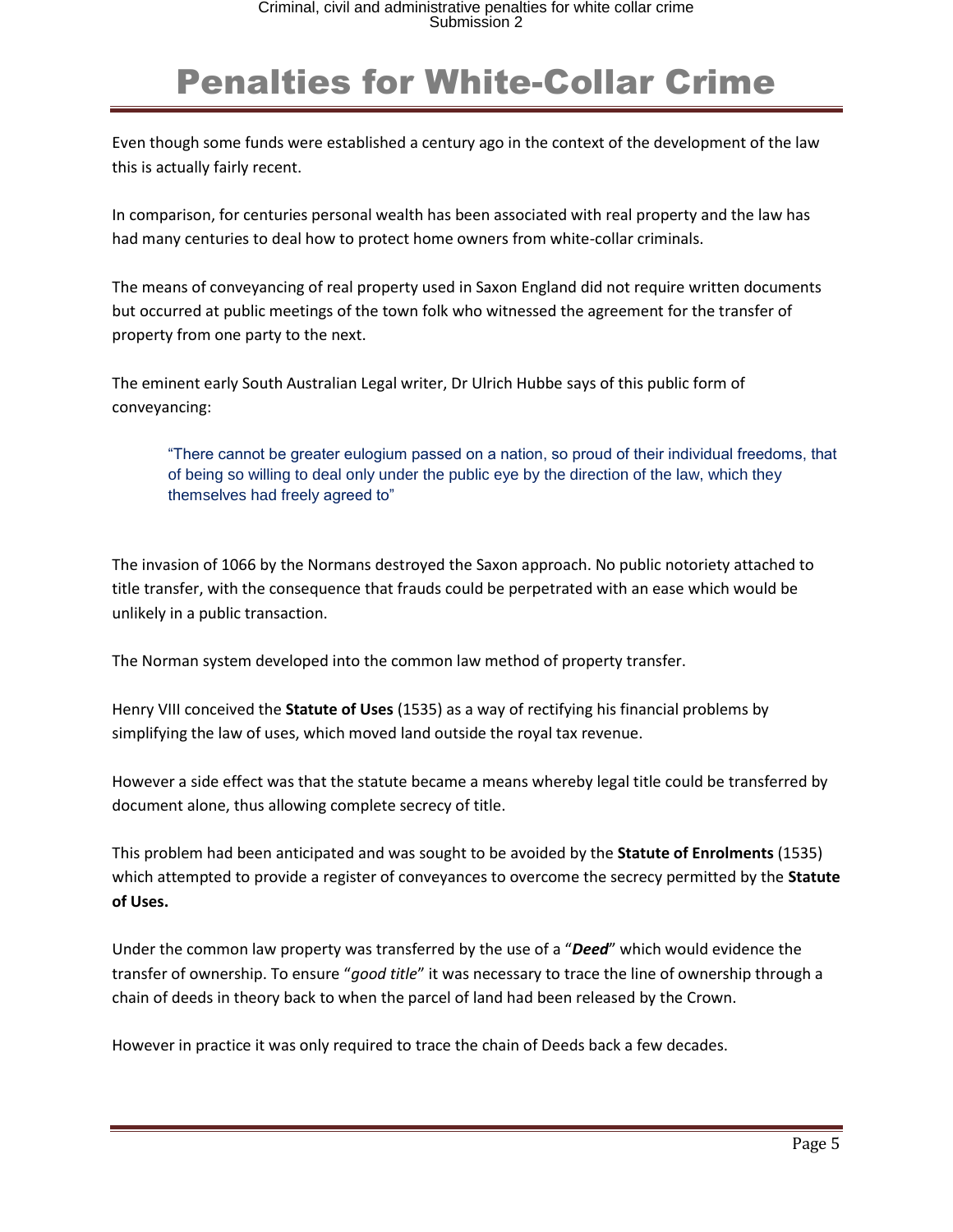Under the common law system it was still easy for a white-collar criminal to draft a bonus Deed and claim ownership of a parcel of land that was not his.

To help overcome this type of fraud, a system of the Registration of Deeds was established in all States of Australia. For example, the 1826 enactment "*An Act for the registering Deed and Conveyances in New South Wales and for other purposes* {6 Geo IV. No. 22}"

The need to register Deeds of Conveyance was greatly reduced when the system of registration of titled was adopted in Australia, initially in South Australia in 1857 (the *Torrrens System*) and then in other States.

#### **Superannuation Fund Deeds**

Where a superannuation fund is established as a private trust, a Trust Deed will be executed to confirm the establishment of the trust. The Trust Deed will usually reserve a *power* to allow the terms of the trust to be amended from time to time and the legal entitlement to benefits is determined by the "*chain of deeds*" commencing from the original Trust Deed.

That is legal title to a benefit under the superannuation trust is determined by a "*chain of deeds*" not unlike the "*chain of deeds*" under common law of "*Old System*" property conveyance.

However no Government either State of Federal has mandated that the Deeds of large superannuation funds or copies of these Deeds be lodged with a public registry so they might be available for inspection by the public as are the Deeds related to real property.

Under the general laws of trusts a person who has *a beneficial interest* in a trust has a legal right to inspect the Deeds of the trust in the possession of the trustee, however the law assumes that a trustee will act honestly and inform those persons who do have a *beneficial interest* of that interest.

Since a trustee is the archetype *fiduciary* the law assumes a trustee will act honestly and in good faith in the execution of his or her trusts.

However these assumptions do not take into account the opportunity they present to a white-collar criminal who might gain control of the stewardship of a superannuation trust.

It is a common practice where there have been a number of Deeds of Variation to consolidate numerous amendments to the one document – a consolidation Deed of Variation so that reference need only be made to one document instead of to many.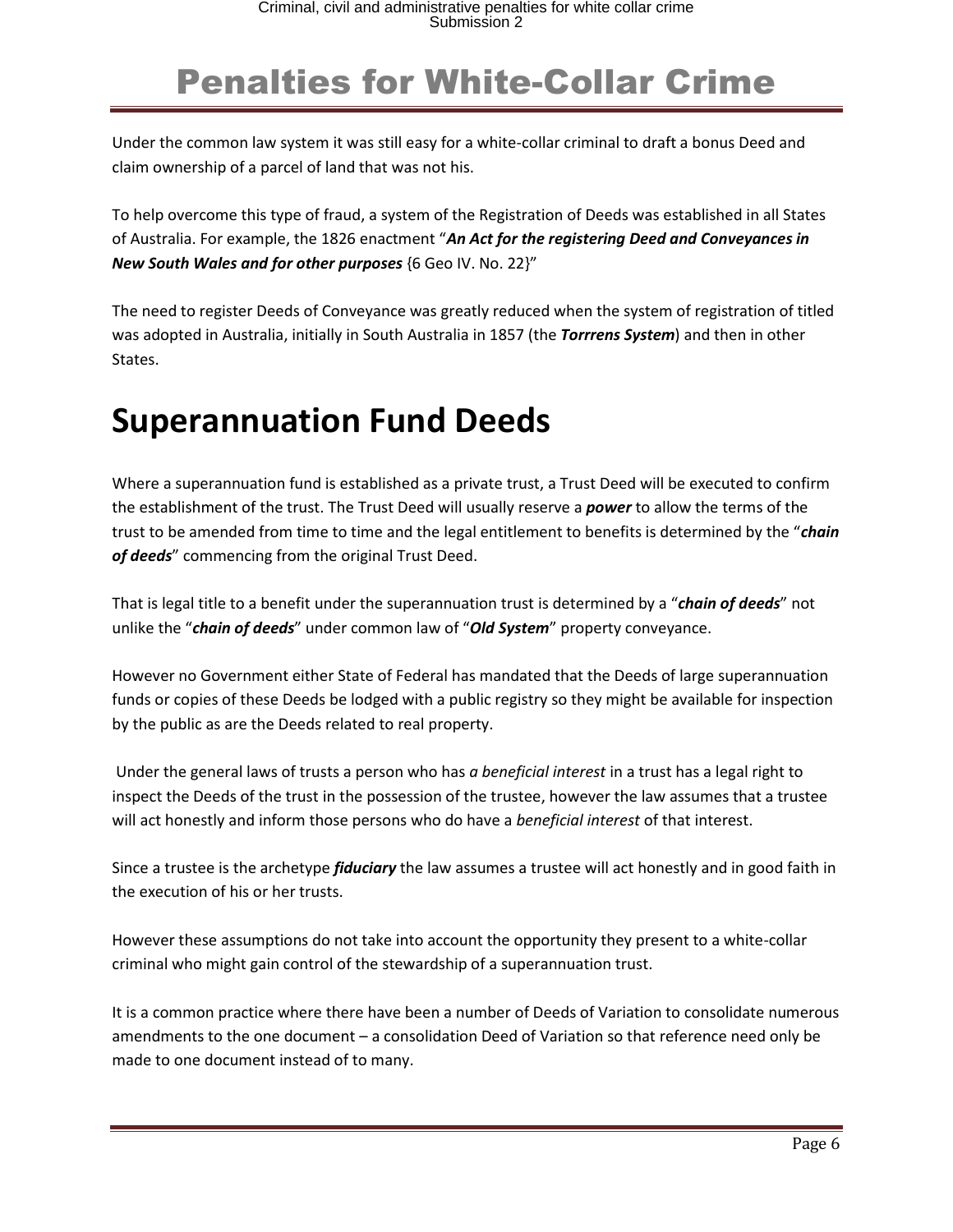However for a dishonest trustee a consolidation Deed is the perfect vehicle for fraud. For example a provision that provides a survivorship pension for widows can simply be deleted in the consolidation Deed. A Court would quickly replace the deleted provision under the doctrine of a "*Fraud on a Power*", however the fund members and widows are easily deceived if the fraudulent consolidation Deed is the only Deed provided to them.

If a widow or her solicitor asks to inspect the Deeds of the Fund, the dishonest trustee will produce the consolidation Deed and say "*Look no pension for widows*" – **now go away and do not bother us again**".

The hapless widow would not realise that she or her solicitor should have obtained a copy of the original Trust Deed that established the trust and copies of every instrument that purported to amend the terms of the original trust. These Deeds would have confirmed her pension entitlement.

Meanwhile the dishonest trustees *live the lifestyle of the rich and famous* on funds that had been allocated to pay the pensions of many widows.

Before superannuation became compulsory in 1992 most superannuation funds were **Defined Benefit** Funds where the assets of the fund are held in a common asset pool and benefits are based on a formula contained in the Deeds of the Fund, which general provides a benefit based on salary and years of service to the employer.

The Regulations of the fund will often also provide benefits to the spouses, the widows and widowers and dependents of the original members.

However these additional beneficiaries are reliant on the trustee(s) of the fund to advise them of their entitlement.

Most members of superannuation funds have little knowledge of their legal rights as a beneficiary of a trust or of the legal obligations of trustees.

Most simply assume that you must be able to "*trust*" a "**Trustee**". This can be an expensive mistake.

One of the consequences making superannuation compulsory was that in the late 1990s and early 2000s most **Defined Benefit** superannuation funds were closed to new members.

New employees now join **Defined Contribution** funds (Accumulation funds) where they bear investment risk and not their employer.

However many Australians now retiring or soon to retire are members of **Defined Benefit** funds and where these funds also provide benefits to widows and widowers there will still be people living over the next 50 years that will have a *beneficial interest* in these **Defined Benefit** funds.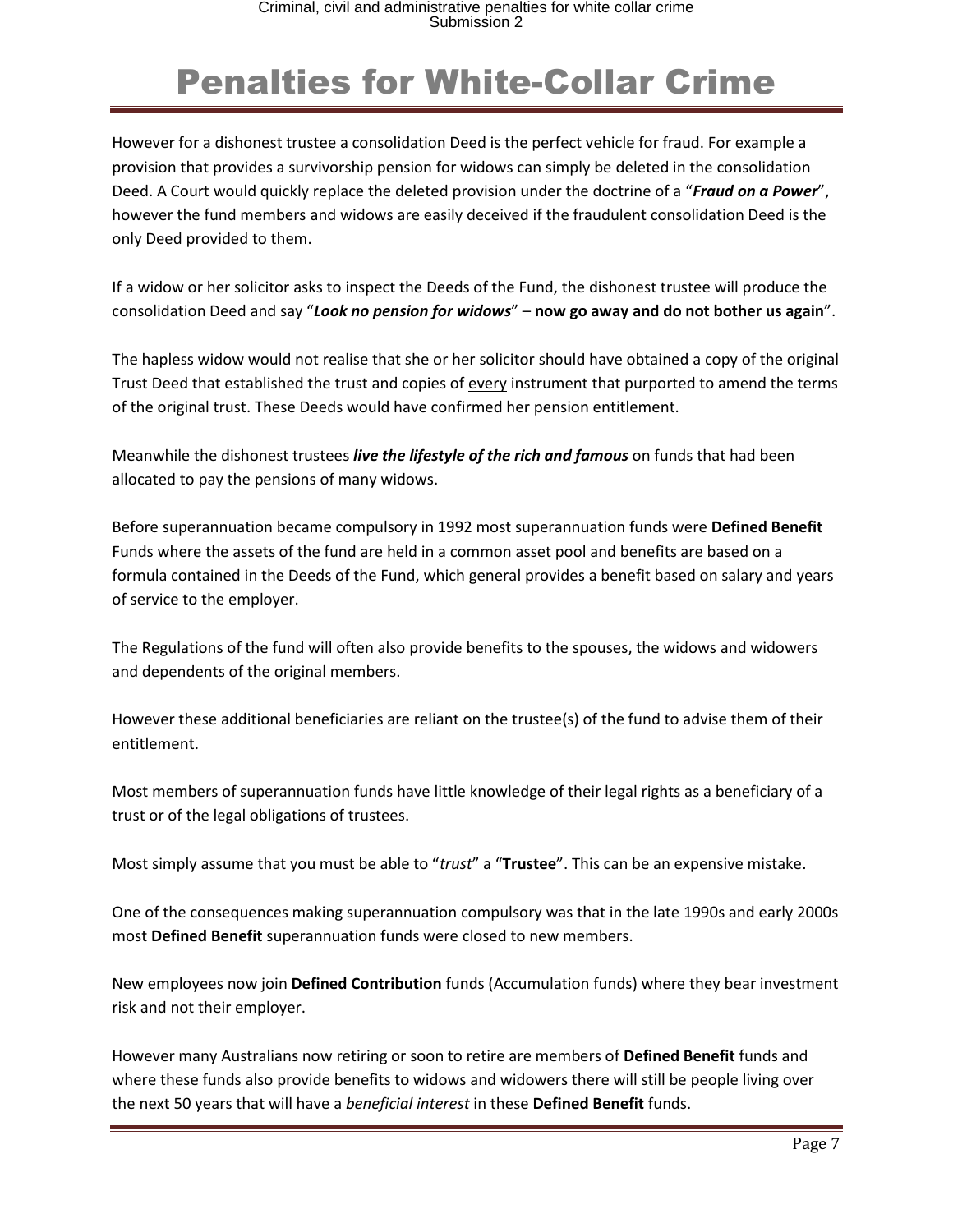#### **Access to Superannuation Documents**

A person who has a *beneficial interest* in a regulated superannuation fund has a statutory right to access the Deeds of the Fund has a right of access to the Deeds of his or her superannuation fund pursuant to **Section 1017C** of the *Corporations Act 2001.*

A person who has a *beneficial interest* in a regulated superannuation fund has a statutory right to access the audited accounts and related auditor's report of his or her superannuation fund pursuant to **Section 1017C** of the *Corporations Act 2001* as well.

These statutory rights are derived from the general laws of trusts which provide a right to beneficiaries to have access to certain "*trust documents*".

A person who is a stranger to the trust and who has no *beneficial interest* in the trust does not have a right to have access to "*trust documents*".

Because superannuation trusts have come under government control members of the public have a right of access to a limited number of "*trust documents*" of funds in which they may have no *beneficial interest.*

A member of the public can obtain a copy of the Audited Accounts and Auditor's Report pursuant **Regulation 2.33** of the *Superannuation Industry (Supervision) Act 1993*

However a member of the public cannot obtain copies of the Deeds of a Fund in which they have no *beneficial interest* under current statutory legislation.

This is clearly an important anomaly since members of the public can inspect the Deeds or Title Certificates of property they do not own in a public registry.

## **Current Penalties**

Under current legislation the Parliament of Australia has made it an indictable offence for a trustee of a regulated superannuation fund to conceal the Deeds of the Fund and other prescribed documents from a person with a *beneficial interest* in the fund (ie a trustee who contravenes **subsection 1017C(5)** of the *Corporations Act 2001*)

Under current legislation there is no penalty for the contravention of **Regulation 2.33** of the *Superannuation Industry (Supervision) Act 1993*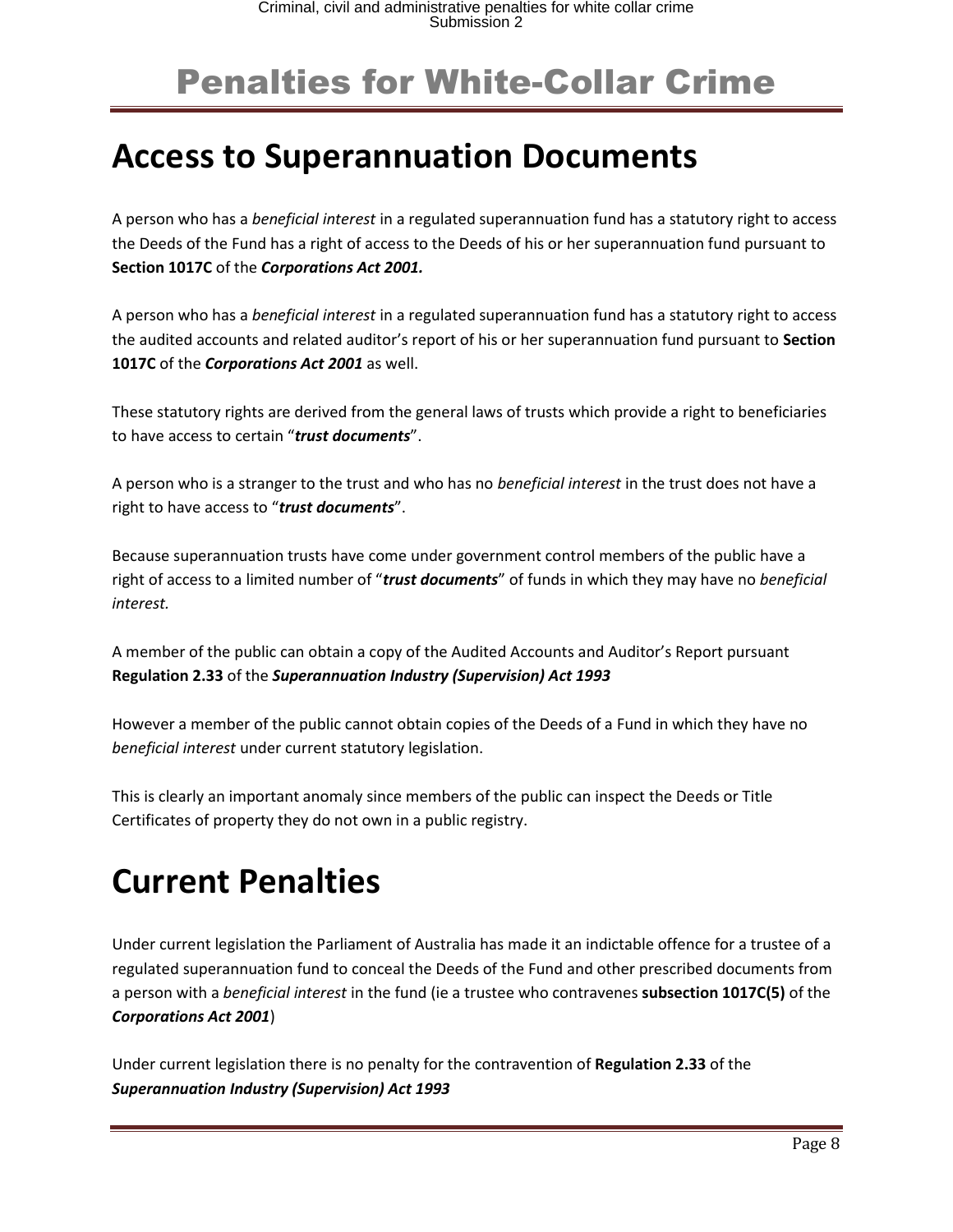However this difference creates a loop-hole that dishonest trustees exploit.

To avoid paying survivorship pensions to widows, the dishonest trustee will merely claim that the widow does not have a *beneficial interest* in the trust and so the trustee has no legal obligation to provide copies o f the very documents that will confirm the widows entitlement to a benefit.

The widow may be able to obtain copies of the audited accounts of the fund by resorting to **Regulation 2.33** however this will not confirm whether she is entitled to a benefit from the fund.

#### **Closing the Loop-Hole**

To close this loop-hole that is exploited by dishonest trustees, the Parliament must amend *Regulation 2.33* of the *Superannuation Industry (Supervision) Act 1993* to that members of the public can have access to the Deeds of any regulated fund and not just copies of the audited accounts.

Under **subsection 1017C** of the *Corporations Act 2001* the trustee must provide copies of the Deeds "*free-of-charge*" to a person who is a member of the fund (or a beneficiary).

The Parliament should make Deeds available to members of the public for a nominal fee such as \$20 under **Regulation 2.33** of the *Superannuation Industry (Supervision) Regulations 1994.*

With this simple amendment this will stop dishonest trustee from denying widows access to the Deeds that will confirm their pension entitlements by dishonestly claiming:

#### "*You do not have a beneficial interest in this fund – so get lost"*

Trustees are under a legal obligation to act in the *best interests* of any person who has a *beneficial interest* in the fund.

If there is any doubt as to who has such a *beneficial interest* in the fund the trustee has a right and a duty to seek advice and directions from a court of competent jurisdiction to resolve that doubt.

The High Court of Australia in *Macedonian Orthodox Community Church St Petka Inc v His Eminence Petar The Diocesan Bishop of Macedonian Orthodox Diocese of Australia and New Zealand*[2008] HCA 42; (2008) 237 CLR 66; (2008) 249 ALR 250; (2008) 82 ALJR 1425 provide general advice to all trustees to seek such advice if they wished to be protected from a personal liability for breach of trust.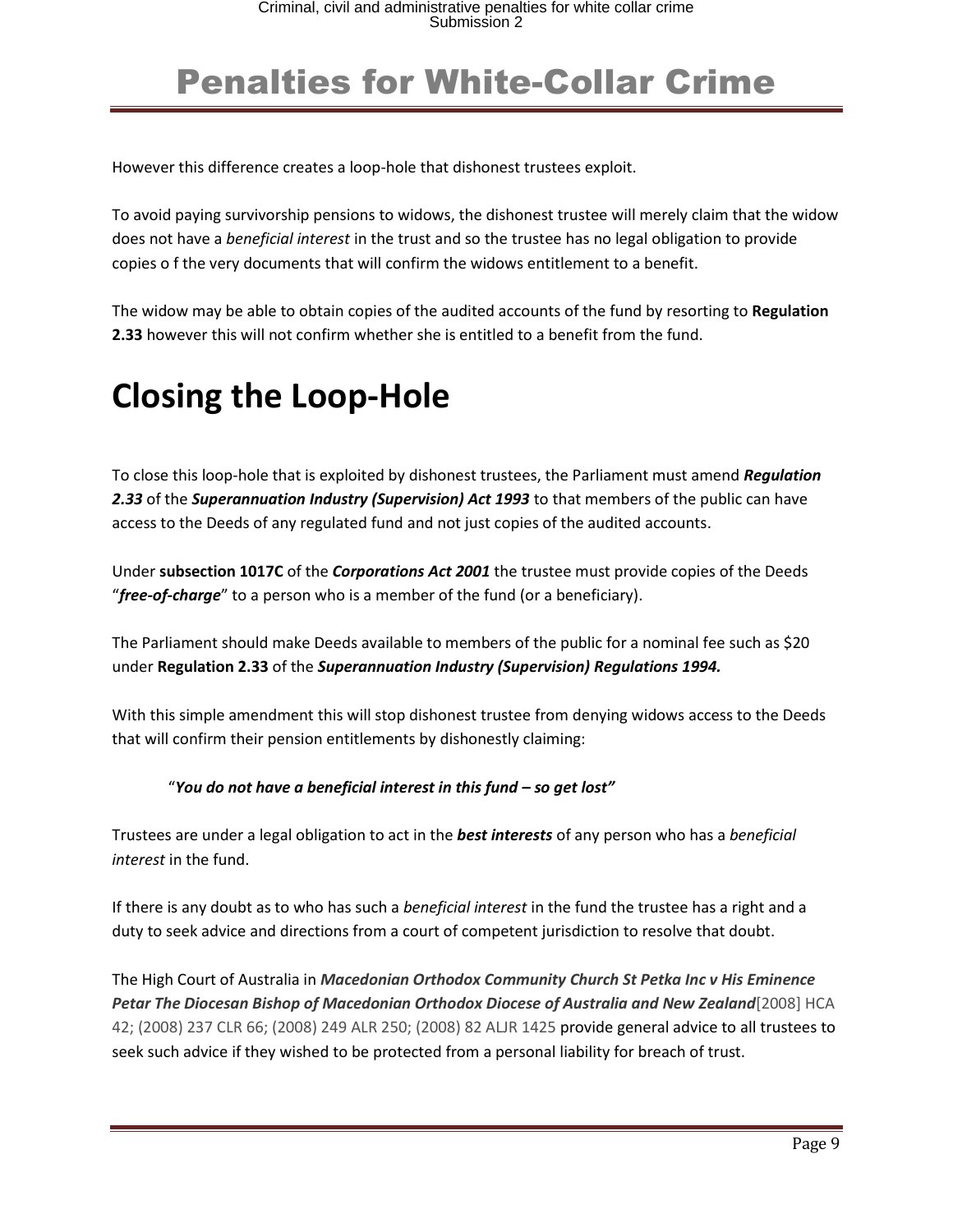The cost of seeking such curial assistance is taken from the Trust Estate of the fund and not out of the trustee's own pocket.

If the penalty for concealing the Deeds from a person who has a *beneficial interest* in a regulated superannuation fund is increased to ten years while the penalty of concealing the Deeds from a member of the public is two years, trustees will have a major incentive to follow the advice of the High Court of Australia.

#### **The Mechanics of a Deed Substitution Fraud**

It is typical for benefits to be increased over time in line with increased member contributions as illustrated in the following diagram.

If a member or beneficiary of the fund has access to the original Trust Deed and all the Deeds of Variation that have amended the original Trust Deed this it is easy to confirm that benefits have increased over time.



#### Illustrative Benefits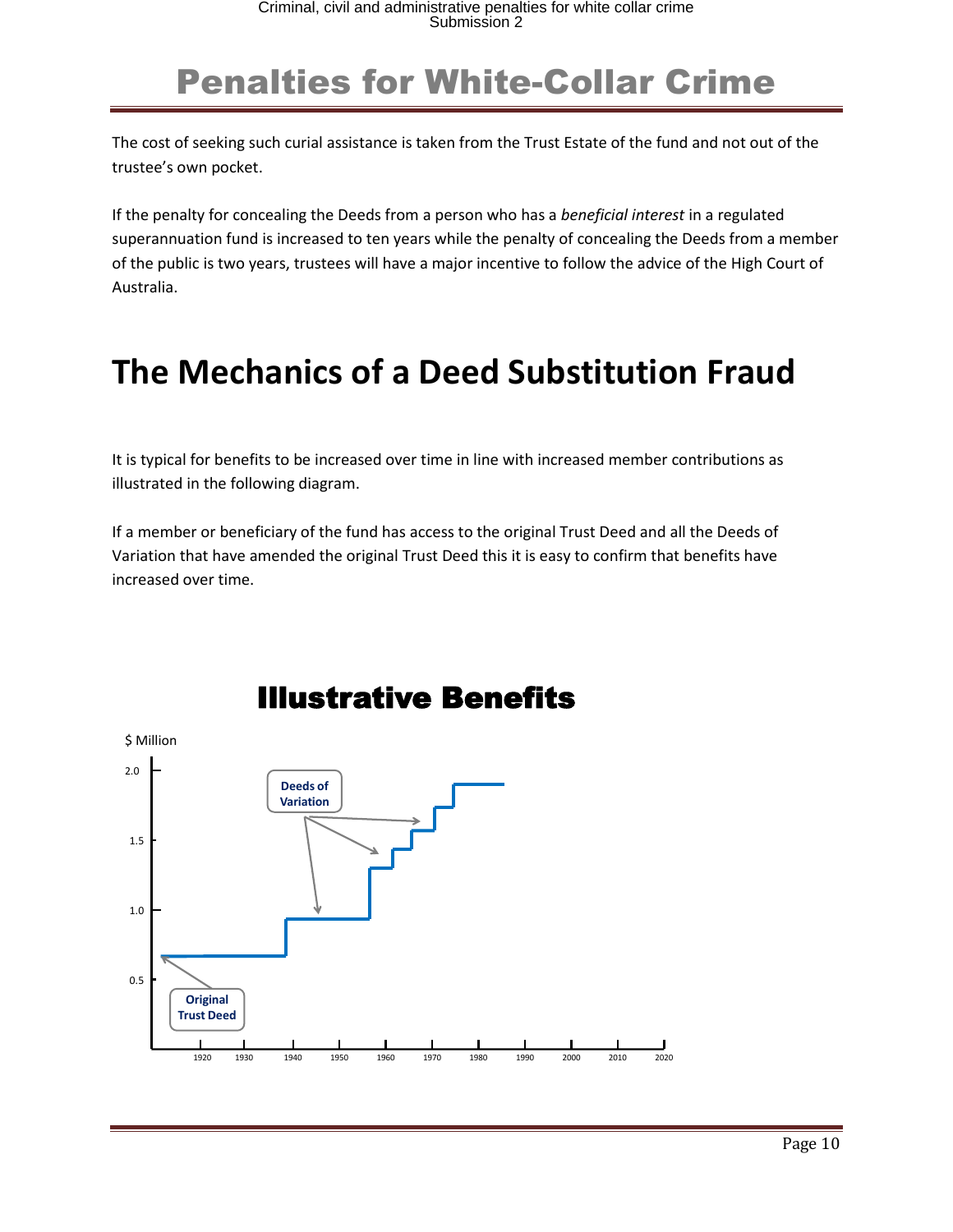But what can happen if a dishonest trustee conceals the original Trust Deed and the genuine Deeds of Variation?

#### 1920 1930 1940 1950 1960 1970 1980 1990 2000 2010 2020 \$ Million 2.0 0.5 1.5 1.0 Illustrative Benefits **The original Trust Deed and earlier Deeds of Variation concealed by a dishonest trustee Purported Trust Deed**

In this case the dishonest trustee represents a document that superficially looks like a genuine legal document as the "*Trust Deed*" of the fund, yet the document is entirely fraudulent.

It is only by inspecting all the Deeds of the fund that the fraud can be discovered.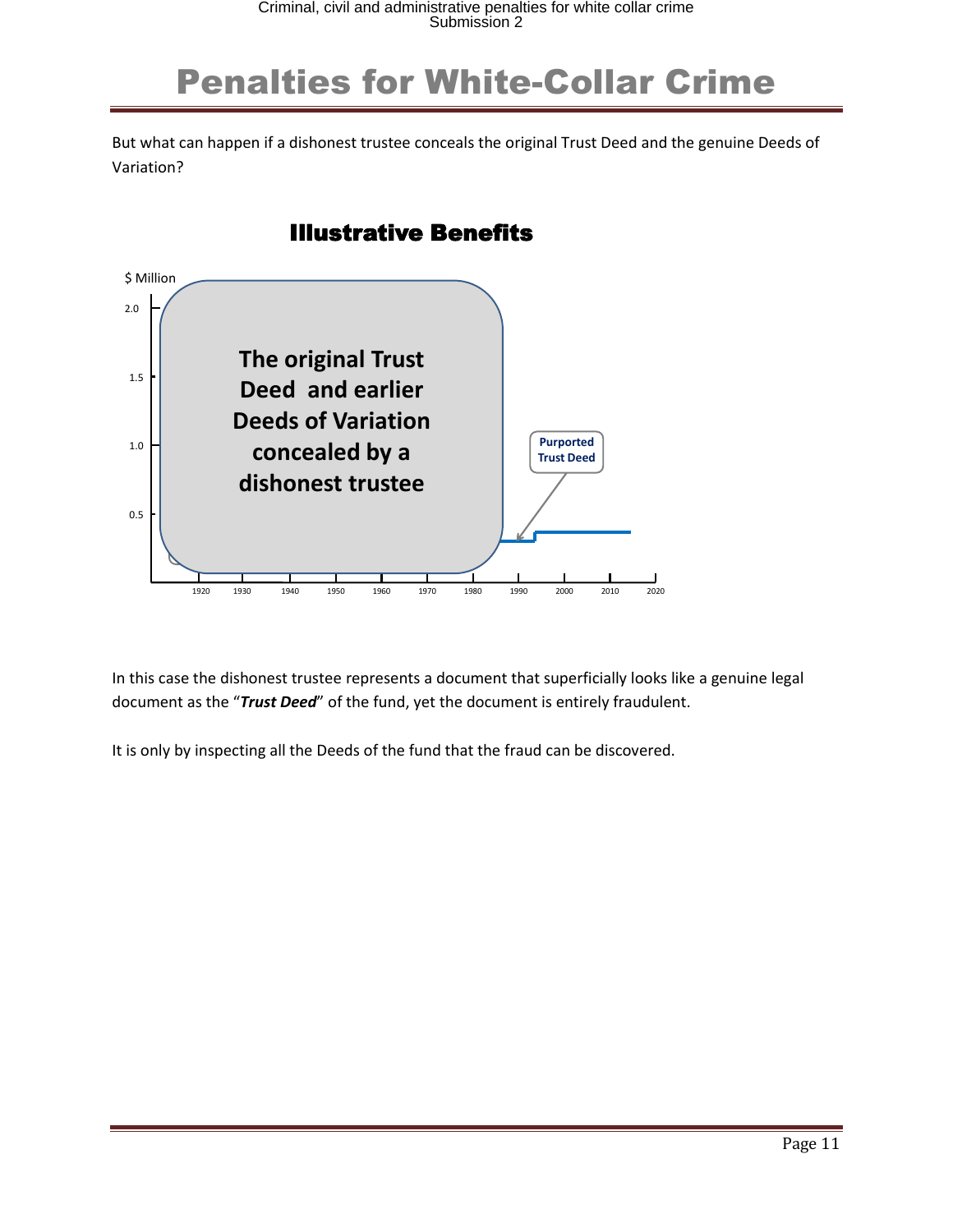

By unlawfully reducing benefits are large actuarial surplus is created which can then be stolen using "*creative accounting*" methods to transfer moneys out of the fund.

In the book "*Creating Counting*" by Ian Griffiths {Sidgwick and Jackson} Chapter Four is titled "**How to pilfer the pension fund**".

The mechanics of a *Deed Substitution Fraud* are remarkably easy once a dishonest trustee has gained control of a superannuation fund and conceals the genuine Deeds from members and beneficiaries and there is even a text book available to assist dishonest trustees gain access to the members' funds.

## **The High Court of Australia**

The High Court of Australia has noted in *Finch v Telstra Super Pty Ltd* [2010] HCA 36; (2010) 242 CLR 254; (2010) 271 ALR 236; (2010) 84 ALJR 726 noted at [33].

"For some people, superannuation is their greatest asset apart from their houses; for others it is even more valuable."

The High Court continued: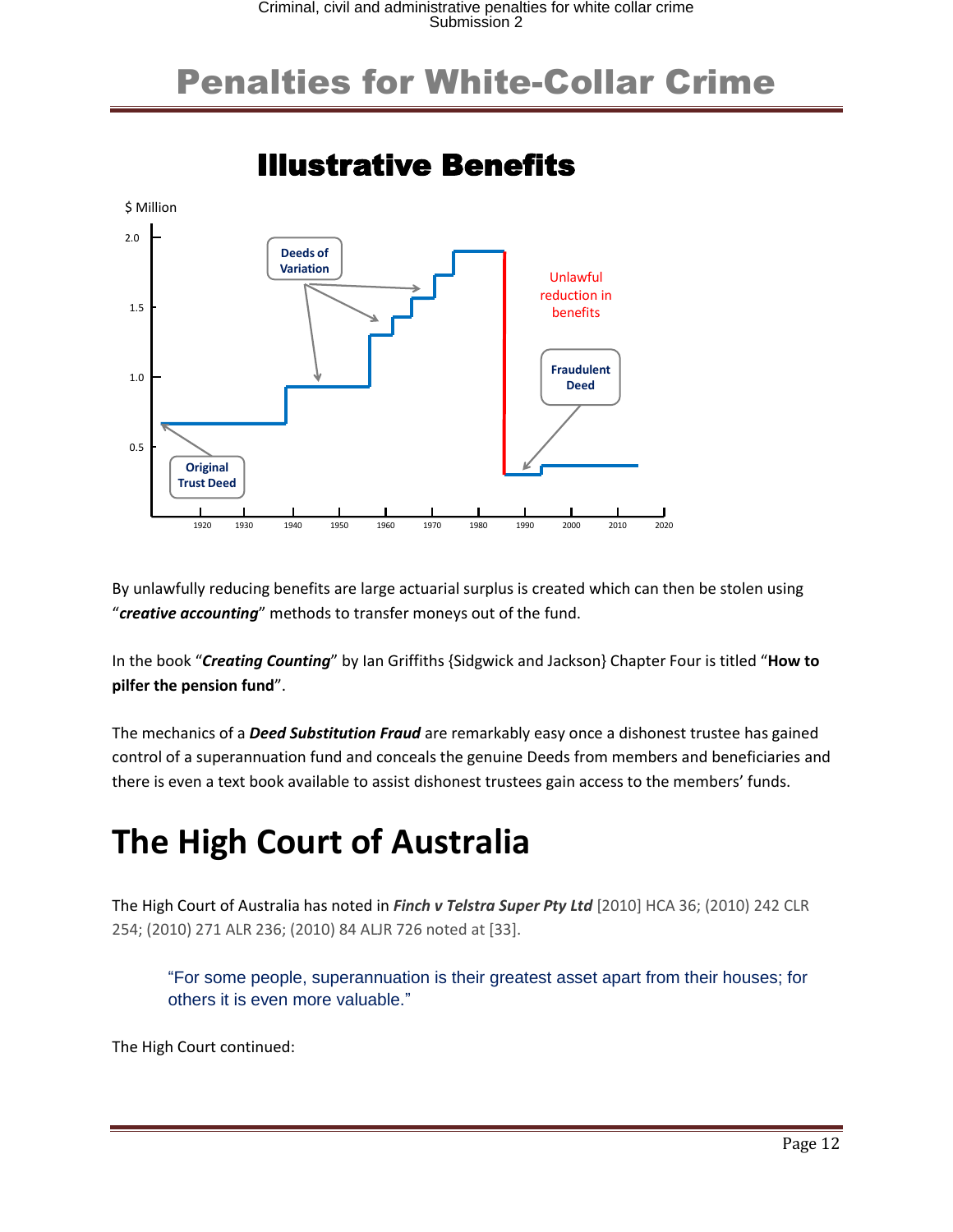"Superannuation is not a matter of mere bounty, or potential enjoyment of another's benefaction. It is something for which, in large measure, employees have exchanged value – their work and their contributions. It is ["](https://jade.barnet.com.au/Jade.html#_ftn21)**deferred pay**"<sup>["</sup>

The High Court stated at [35]:

"The government considers that the taxation advantages of superannuation should not be enjoyed unless superannuation funds are operating efficiently and lawfully."

#### **The High Court of England and Wales**

Lord Neuberger, the current President of the Supreme Court of the United Kingdom stated as Neuberger J in *Bestrustees v Stuart* [2001] PLR 283, [2001] Pens LR 283, [2001] EWHC 549 (Ch), [2001] OPLR 341:

"I bear in mind that a pension scheme is likely to continue for a substantial period of time and that those most affected by them and entitled to protection from the trustees, the employer and indeed the Court, will be people who are comparatively poor, who will not have easy access to expert legal advice, and who will not know what has been going on in relation to the management of the Scheme. In those circumstances, it seems to me that protection of the beneficiaries requires the Court to be very careful before it permits a departure from the plain wording and plain requirements of the trust deed."

#### **Enforcement**

Laws are not worth the paper they are written on if there is no will to enforce them.

Custodial sentence have no deterrent effect if white-collar criminal known that the "*Regulators*" will often ignore white-collar crime or at worst impose a token "*banning order*", where the white-collar criminal will be "*back in business*" after a sabbatical of three years or less.

The **Commonwealth Bank Financial Planner Scandal** is an example where the public servants at *ASIC*  just ignored complaints of criminal conduct by Whistleblowers who revealed file tampering and other fraudulent conduct by staff of the Commonwealth Bank. To date there have been no criminal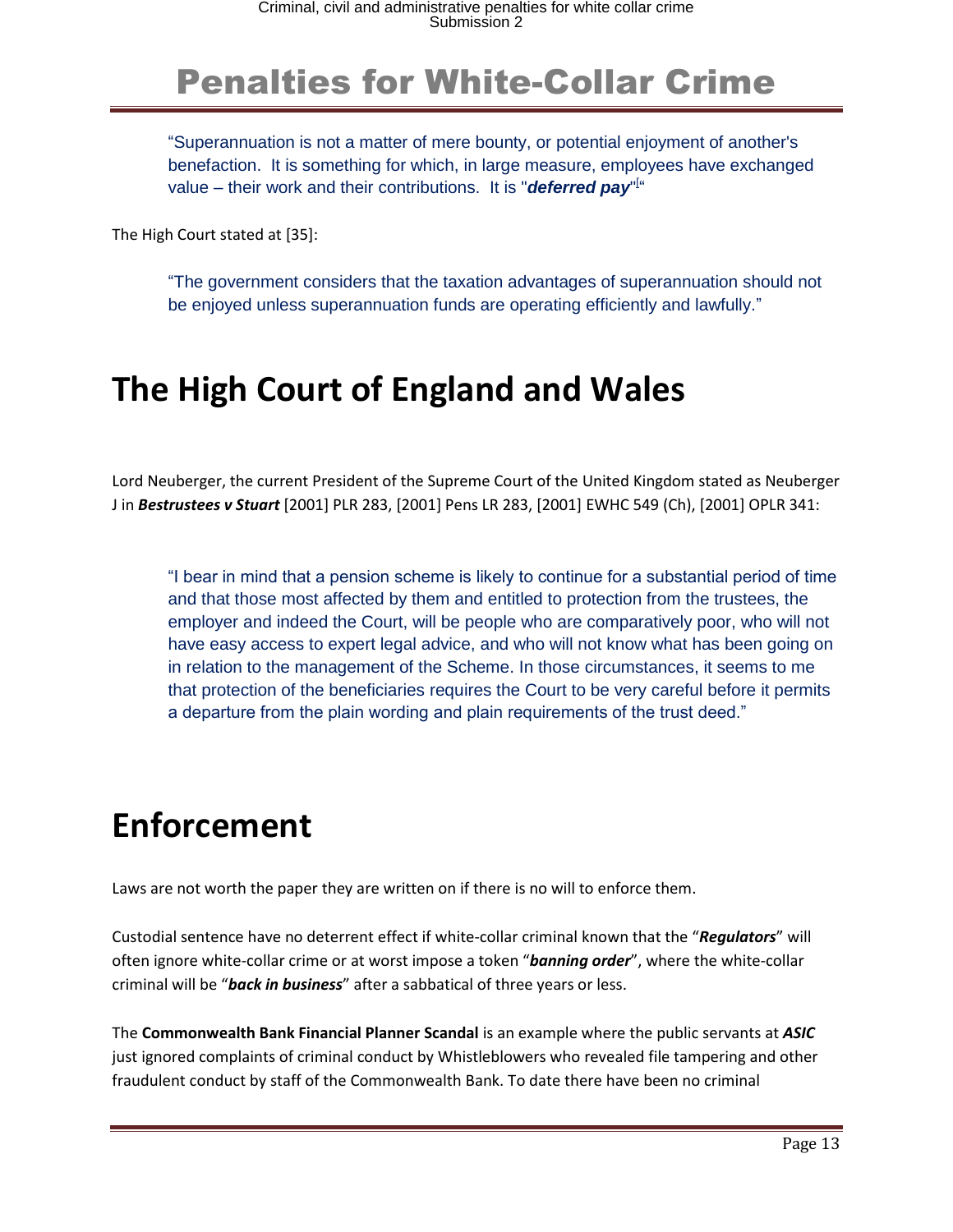prosecutions of any senior staff involved in the attempted cover-up and only token "*banning orders*" have been imposed on some Financial Planners who were not properly supervised by their employer.

Due to the doctrine of the *Separation of Powers*, the Superannuation Complaints Tribunal has very limited jurisdiction. The Tribunal is unable to deal with a complaint that alleges the contravention of "*any law or governing rule*" {Refer to **Section 64** of the *Superannuation (Resolution of Complaints) Act 1993*}.

*APRA* and *ASIC* are not "*complaint-handling agencies*" so the typical response from *APRA* and *ASIC* to a complaint about the conduct of a trustee of a regulated superannuation fund is no response at all {for example the *Commonwealth Bank Financial Planner Scandal*}.

It is not acceptable in a compulsory superannuation system for the Australian Public Servants employed by these agencies to "*do nothing*" when trustees of regulated superannuation funds contravene superannuation laws.

If either *ASIC* or *APRA* have failed to take appropriate enforcement action within six months of receiving a complaint alleging the contravention of either **subsection 1017C(5)** of the *Corporations Act 2001* or the amended version of **Regulation 2.33** of the *Superannuation Industry (Supervision) Regulations 1994* then the deemed decision to "*take no enforcement action*" should be an appealable decision that can be appealed to the Administrative Appeals Tribunal which is a public forum where decisions must be published.

#### **Recommendations**

The recommendations to the Senate Economics Reference Committee in this submission are:

- (a) the maximum penalty for the contravention of **subsection 1017C(5)** of the *Corporations Act 2001* be increased from a fine and two years imprisonment to a fine and ten years imprisonment
- (b) a penalty be added for the contravention of **Regulation 2.33** of the *Superannuation Industry (Supervision) Regulations 1994* which shall be amended to allow the public access to the Deeds of any regulated superannuation fund. The maximum penalty being a fine and two years imprisonment.